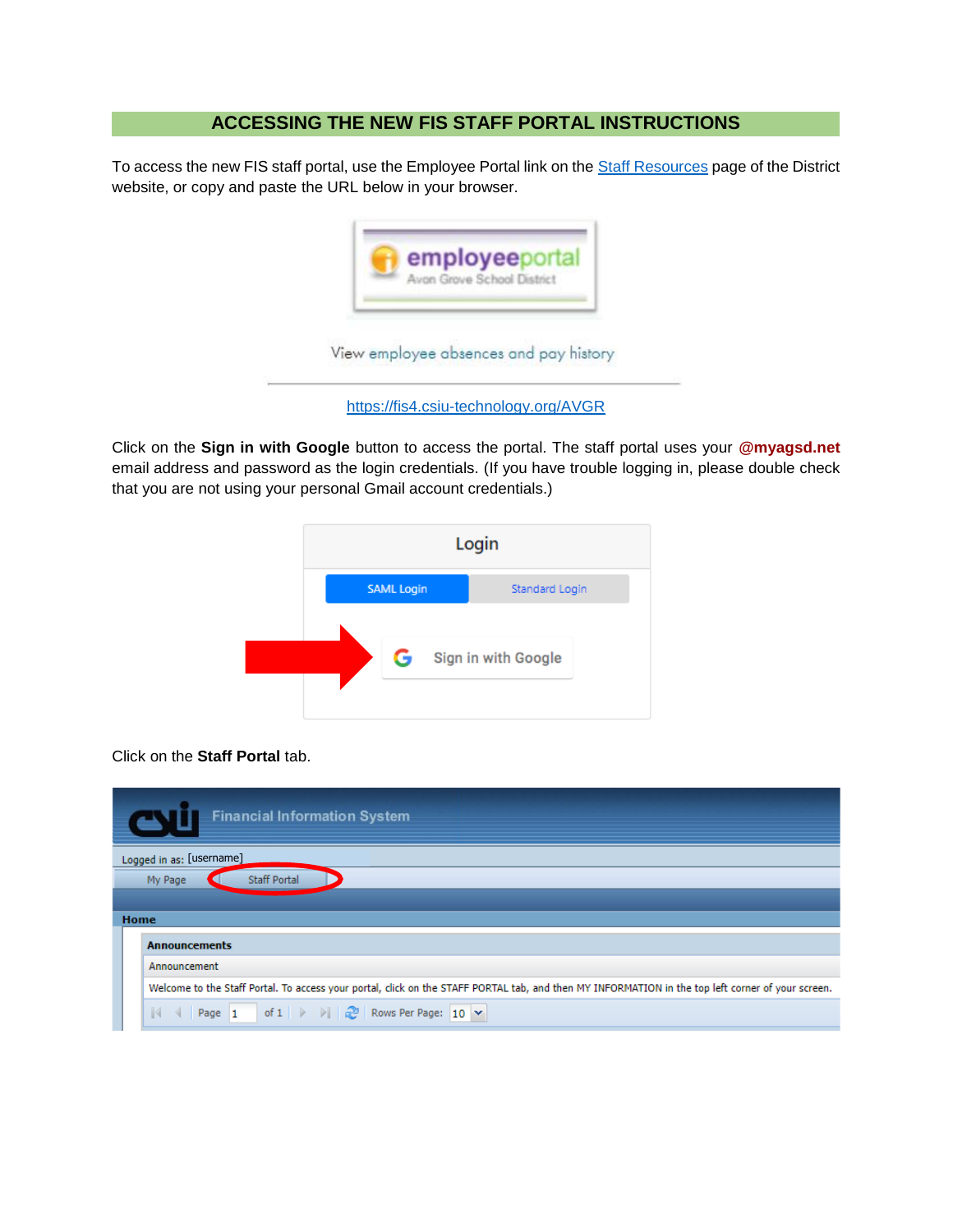Click on the **My Information** button to see your staff demographic information, pay history, and other information in the portal.

|  |                       |                           | <b>Financial Information System</b>                                                                                                               |  |  |
|--|-----------------------|---------------------------|---------------------------------------------------------------------------------------------------------------------------------------------------|--|--|
|  |                       | Logged in as: [username]  |                                                                                                                                                   |  |  |
|  |                       | My Page                   | <b>Staff Portal</b>                                                                                                                               |  |  |
|  |                       | My Information Supervisor |                                                                                                                                                   |  |  |
|  | Home $>$ Staff Portal |                           |                                                                                                                                                   |  |  |
|  |                       | <b>Announcements</b>      |                                                                                                                                                   |  |  |
|  |                       | Announcement              |                                                                                                                                                   |  |  |
|  |                       |                           | Welcome to the Staff Portal. To access your portal, click on the STAFF PORTAL tab, and then MY INFORMATION in the top left corner of your screen. |  |  |
|  |                       |                           | $\ \cdot\ $ $\ \cdot\ $ Page $\ $ of $1$ $\ \cdot\ $ $\ \cdot\ $ $\mathbb{R}$ Rows Per Page: $\ $ 10 $\vee$                                       |  |  |

After clicking on **My Information**, a menu will display with the employee portal functions. Click on any of the links to see information in the portal.

| <b>My Information</b>               |
|-------------------------------------|
| $\equiv$ My Information             |
| $\equiv$ Pay Calculator             |
| $\equiv$ Pay History                |
| $\equiv$ My Absences                |
| - <b>El Salary Wage Information</b> |
|                                     |
|                                     |

## **Pay Stubs and Pay History**

To see your pay history and print check stubs, click on the **Pay History** link under My Information.



A new tab titled **Staff Portal Pay History Report** will open, with your pay history for the current calendar year listed. Click on the **Check #** link for a pay date to see your check stub for that pay.